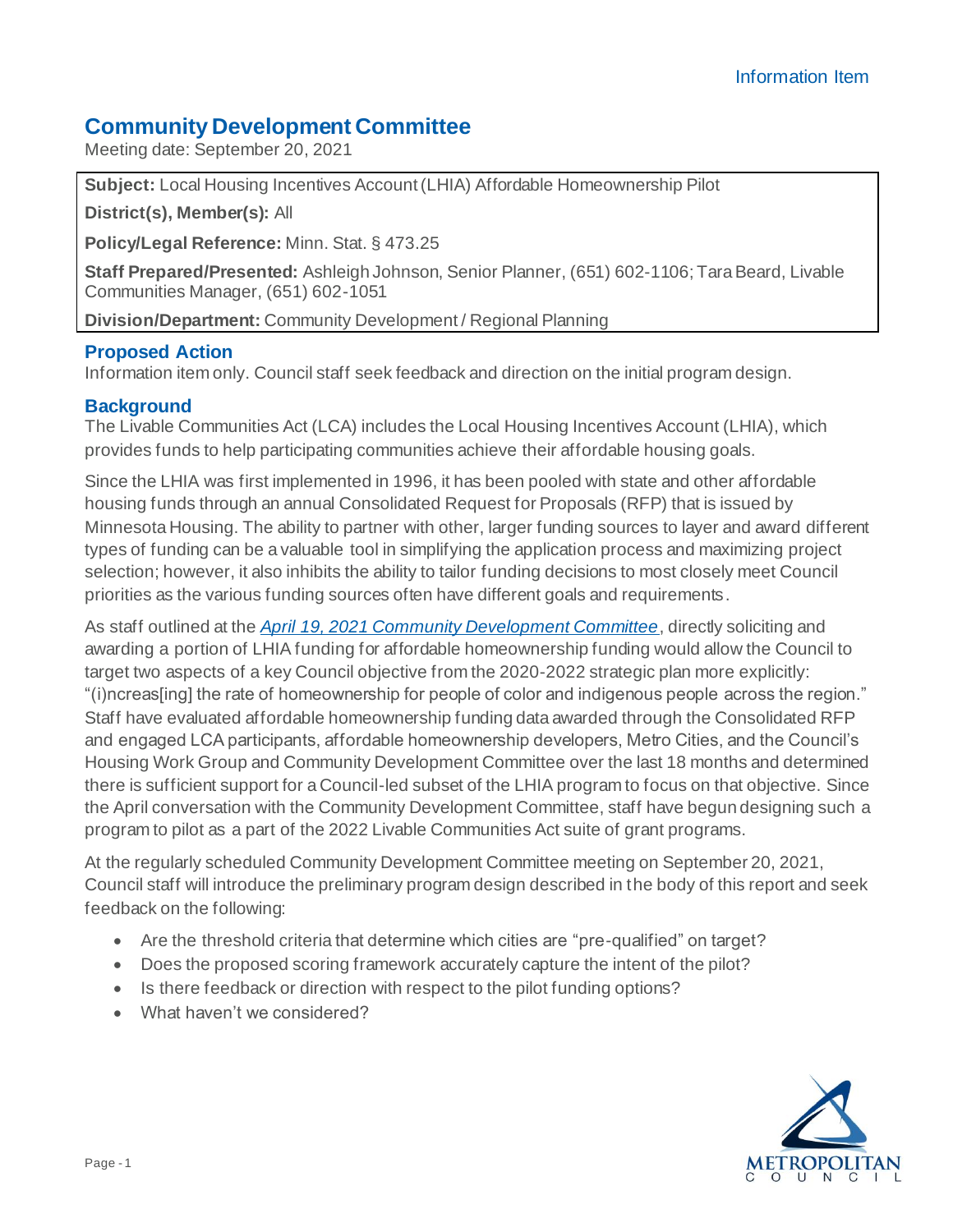## *Pilot priorities*

The pilot would address two priorities derived from the 2020-2022 strategic plan objective noted above:

- Racial Equity Priority: create homeownership opportunities for Black, Indigenous, and other ethnic or racial groups that own homes at disproportionately lower rates than white households in the region; and
- Geographic Choice Priority: create affordable homeownership opportunities in parts of the region where it is most challenging to do so.

#### **Racial Equity Priority**

Staff used the following two criteria to identify communities where the pilot would focus on creating homeownership opportunities for Black, Indigenous, and other households of color:

- 1. Cities near or above the regional share of Black and Indigenous residents and residents of color; and
- 2. Cities with higher homeownership disparities across race than the regional average.

These criteria identify cities in the region where despite significant shares of residents of color choosing to live there, homeownership disparities are even worse than the regional average, which is one of the worst in the nation. This reveals an opportunity to create more homeowners of color where they are already choosing to live. Using these criteria, and only considering cities that are either currently LCA participants or are expected to be so by 2022, 16 cities would be eligible under this priority. Most are Urban or Suburban community designations; the remainder are Urban Center (3) or Rural Center (1).

#### **Geographic Choice Priority**

Staff used the following two criteria, to identify communities where the pilot would focus on creating affordable homeownership opportunities in parts of the region where it is most challenging to do so:

- 1. Cities with a higher share of single-family homes than the regional average; and
- 2. Cities with a median sale price more than \$25,000 above the regional average.

These criteria identify cities in the region with fewer multi-family rental opportunities (which represent the vast majority of affordable housing options) and even higher average home prices than a typical city in the region. This shows where geographic choice for affordable homeownership is most limited. Using these criteria, staff identified 21 cities that are either currently LCA participants or are expected to be so by 2022. Most are Emerging Suburban Edge communities; the remainder are Suburban Edge ( 2), Suburban (5), or Rural Centers (2).

It should be noted that between the two priorities used to pre-qualify cities, only one city overlaps. The priorities would identify 37 total cities pre-qualified to apply in the program. After eligibility for *either*  priority - and other eligibility criteria mentioned later - has been met, then proposals could move on to be evaluated through specific scoring criteria.

### *Pilot Eligibility*

Cities that are not identified by the data as priority cities are still eligible to apply to the pilot, as long as they are LCA participating communities. But cities identified by the above discussed criteria would be pre-determined to be eligible to apply to the pilot, whereas other cities would need to show how their proposal addresses pilot priorities in a way that aligns with the way "pre-qualified" cities were determined.

For example, a city with a lower share of communities of color than the regional average and homeownership disparities that are similar to the region's, could apply if they could demonstrate that the location of their proposal was located in a census tract of that city with the greatest share of people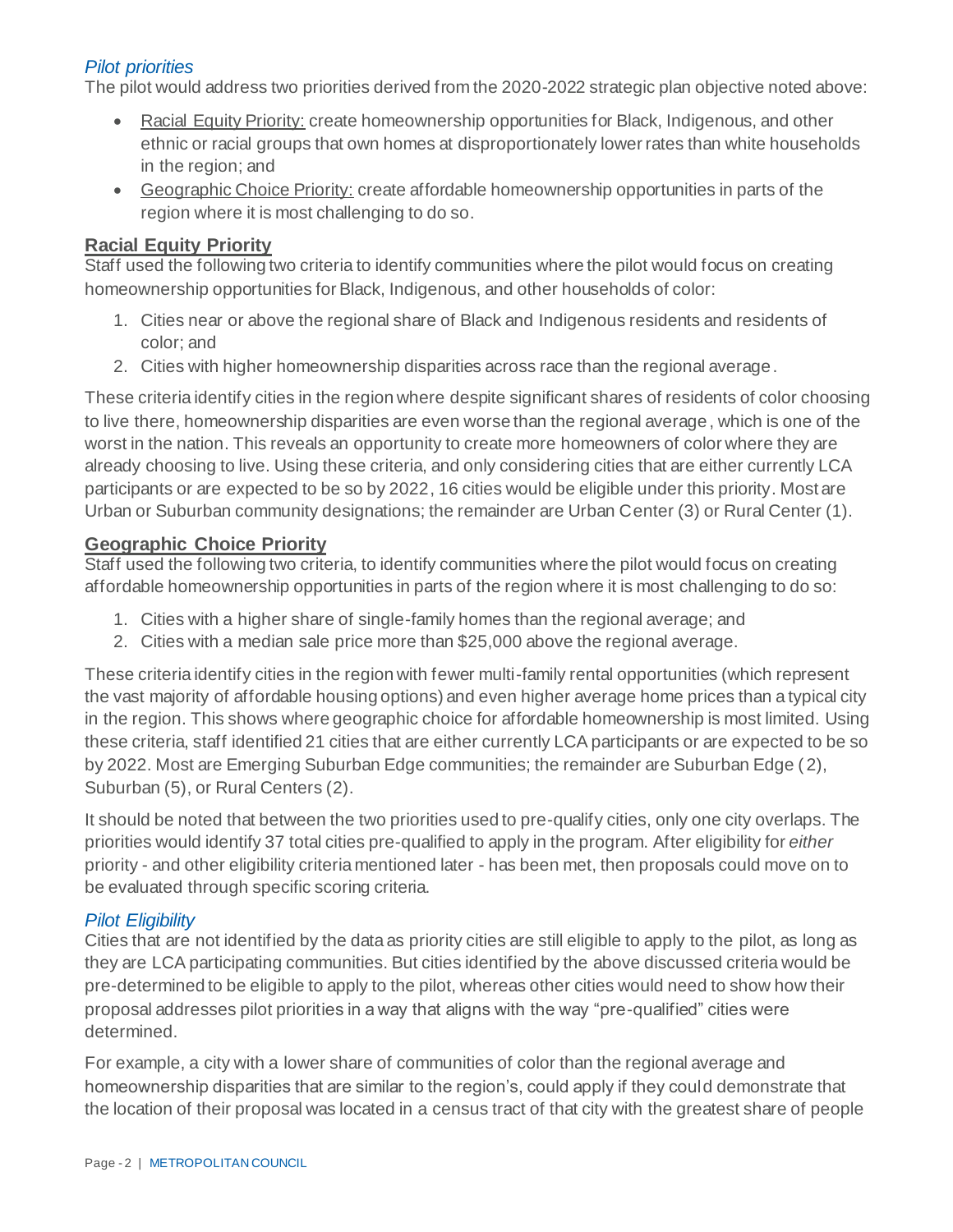of color and where the homeownership rates of people of color are worse than the regional average. The intent is to require cities that aren't pre-qualified to identify how they are addressing the priorities of the pilot in a local context, rather than a regional one.

With respect to geographic choice, it is clear that a proposal can achieve the pilot priority of creating an affordable homeownership opportunity if it is in a pre-qualified city. The racial equity priority, however, is not so simply achieved. In addition to where the affordable home for sale is located, to whom it is made available is equally important.

Therefore, for cities to pre-qualify for the pilot under the racial equity priority, staff is proposing that in addition to the data-driven criteria defined above, proposals would also have to achieve a minimum score for efforts to target potential homeowners of color – especially potential homeowners that are renting in the community and/or represent a specific race or ethnicity that is particularly underrepresented as homeowners in that community. This would also apply to cities that are not prequalified for the racial equity priority but have demonstrated a local impact that aligns with it.

Finally, to be eligible to apply to the pilot, additional criteria, whether from LHIA statutory language or Council housing policy, would need to be met:

- Have a dollar for dollar local match
- Provide an affordable homeownership opportunity for a household earning 80% Area Median Income or less
- Provide a minimum affordability term of 15 years
- Must require Home Stretch or similar homeowner education for first-time homebuyers

### *Pilot Evaluation Framework*

Once a baseline of eligibility is determined, staff proposes a concise set of evaluation criteria to determine which proposals to recommend funding. For consistency and clarity, staff is proposing that the same measure of efforts to target homeowners of color, which must meet a minimum score for cities to be eligible under the racial equity priority, is also used in scoring for all proposals under either priority. Staff has been developing a list of best practices for serving Black, Indigenous, and households of color who are interested in homeownership. The degree to which proposals utilize those best practices, as well as consideration of additional efforts offered by the applicant, will provide a primary point of comparison for all applications.

A few important, specific points of comparison would serve as a secondary evaluation. These points could include:

- Unique local needs (immigrant households, religious financing tools, etc., supported with Council data)
- Depth of affordability (proposals affordable at less than 80% AMI)
- Length of affordability (proposals affordable for more than 15 years)

# *Pilot Funding Options*

A 2022 pilot could be funded by one of three identified sources.

### **2022 LHIA Base Budget:**

The Livable Communities Act allocates \$1.5M annually to the LHIA program. These funds are programmed in the 2022 Preliminary Budget to support all LHIA programs, including multifamily and single-family. The Council could direct a portion of the base budget be allocated to the pilot; the remainder would be used for selections through the Consolidated RFP process.